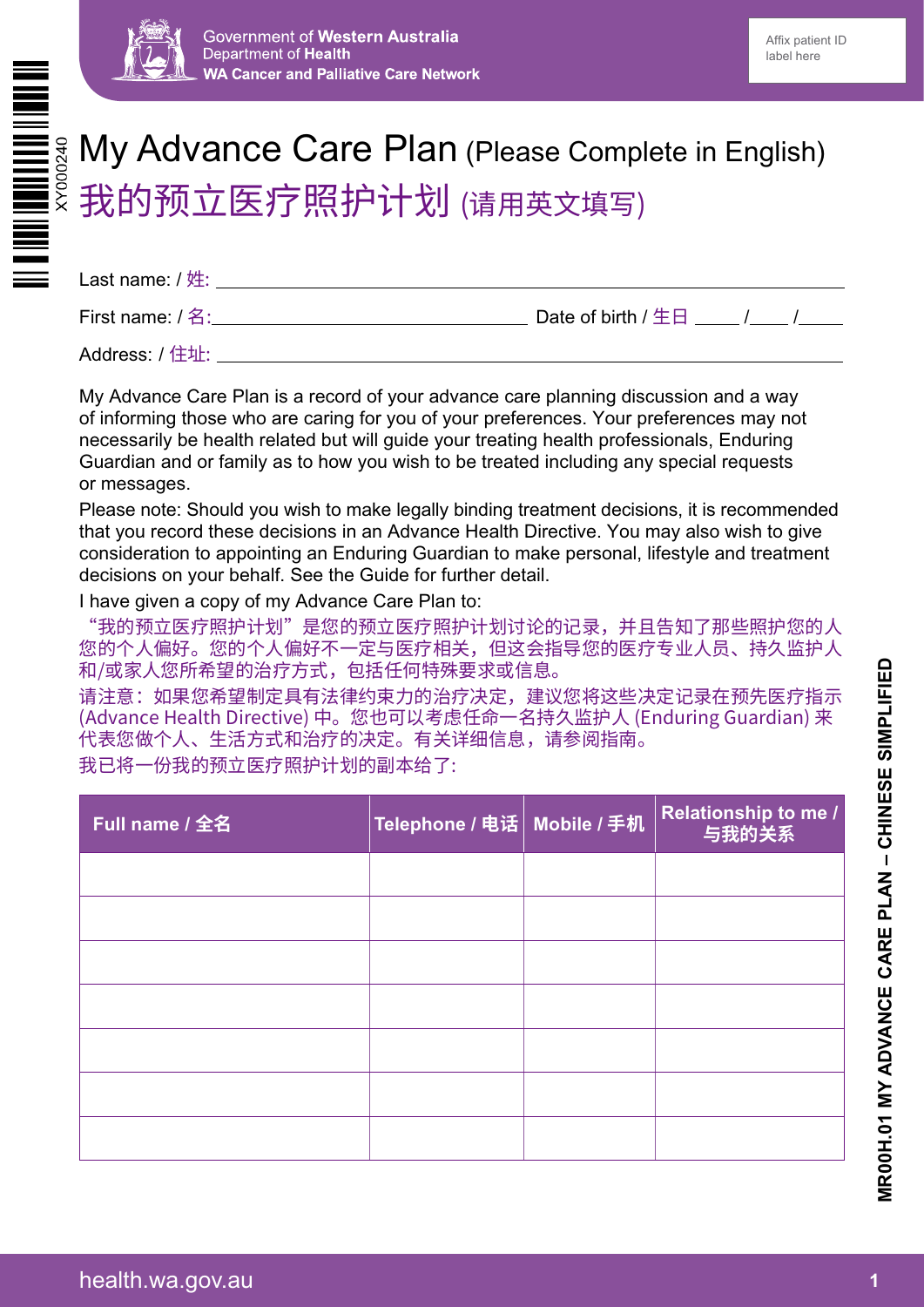## **I have completed one or more of the following: 我已完成以下的一项或多项:**

| Advance Health Directive |  |
|--------------------------|--|
| 预先医疗指示                   |  |

Yes/No (please circle) 是/否 (请圈出)

I have stored a copy at: / 我保存副本的位置在:

A copy can also be obtained from: / 还可以通过以下联系人获取副本:

Name: / 姓名:

Telephone: / 电话:

## **Enduring Power of Guardianship Yes/No (please circle) 持久监护权 是/否 (请圈出)**

I have stored a copy at: / 我保存副本的位置在:

A copy can also be obtained from: / 还可以通过以下联系人获取副本:

Name: / 姓名:

Telephone: / 电话:

#### **Enduring Power of Attorney Mes/No (please circle) 持久授权书 いきょう おおおお おおお えんこう 是/否 (请圏出)**

I have stored a copy at: / 我保存副本的位置在:

A copy can also be obtained from: / 还可以通过以下联系人获取副本:

Name: / 姓名:

Telephone: / 电话:

**Will Yes/No (please circle) 遗嘱 是/否 (请圈出)** 

I have stored a copy at: / 我保存副本的位置在:

A copy can also be obtained from: / 还可以通过以下联系人获取副本:

Name: / 姓名:

Telephone: / 电话: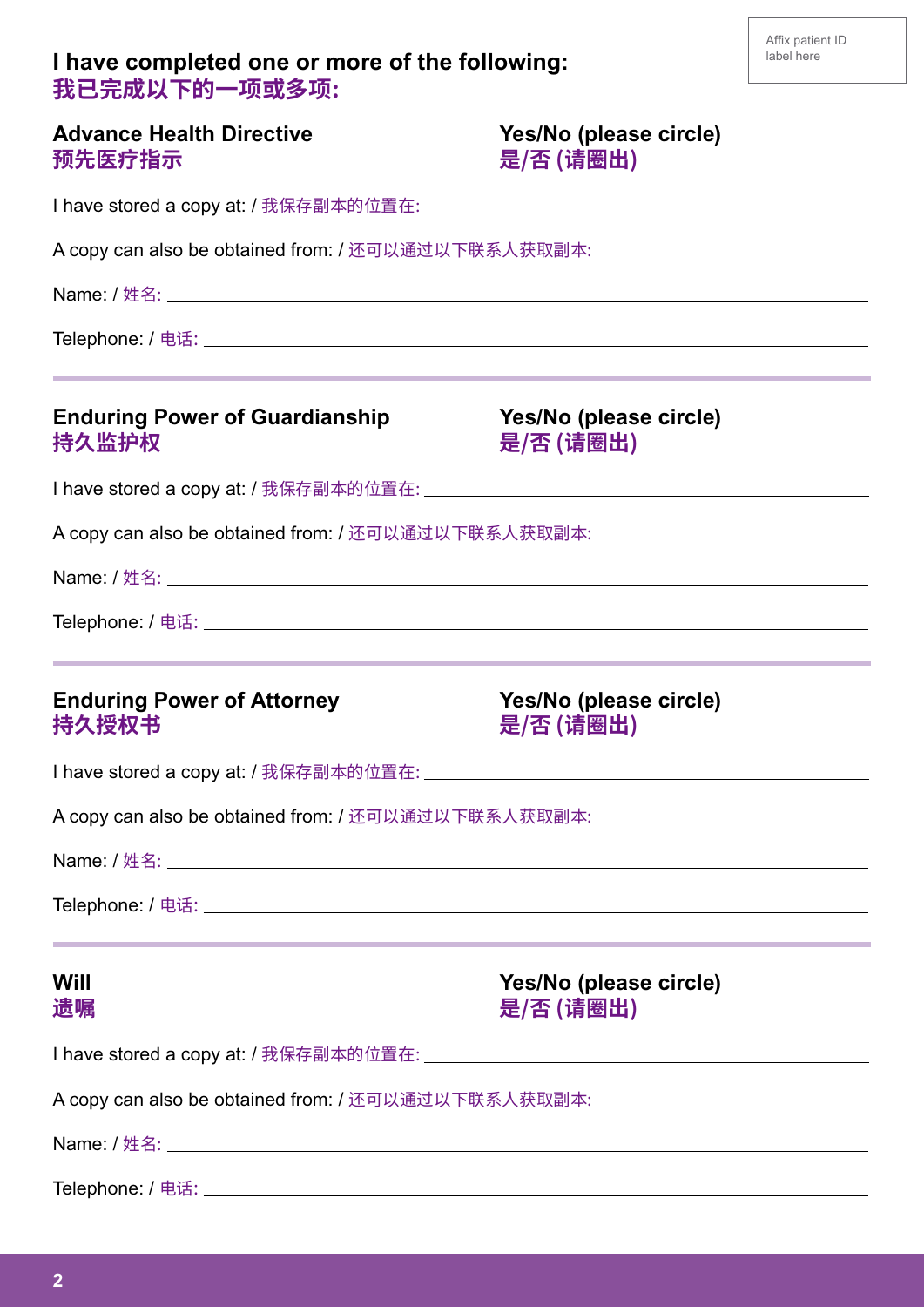# **Preferences for my future care**

These are my preferences, in relation to my future care. Please refer to the *Advance Care Planning Guide for Patients*.

## **我未来照护的偏好**

 $\overline{a}$ 

 $\overline{a}$ 

 $\overline{a}$ 

 $\overline{a}$ 

 $\overline{a}$ 

 $\overline{a}$ 

 $\overline{a}$ 

L

这些是关于我未来照护的偏好。请参考《病人预立医疗护理计划指南》。

Other outcomes of the Advance Care Planning conversation:

For example, you may have considered completing other relevant legal documents such as an Advance Health Directive or Enduring Power of Guardianship or you may have decided to become an organ donor.

其他预立医疗照护计划的讨论结果:

比方说,您可能已经考虑要完成其他相关的法律文件,诸如预先医疗指示或持久监护权书,或者您 可能已经决定成为器官捐赠者。

| Outcome / 结果 | <b>Description / 描述</b> |
|--------------|-------------------------|
|              |                         |
|              |                         |
|              |                         |
|              |                         |
|              |                         |
|              |                         |
|              |                         |
|              |                         |